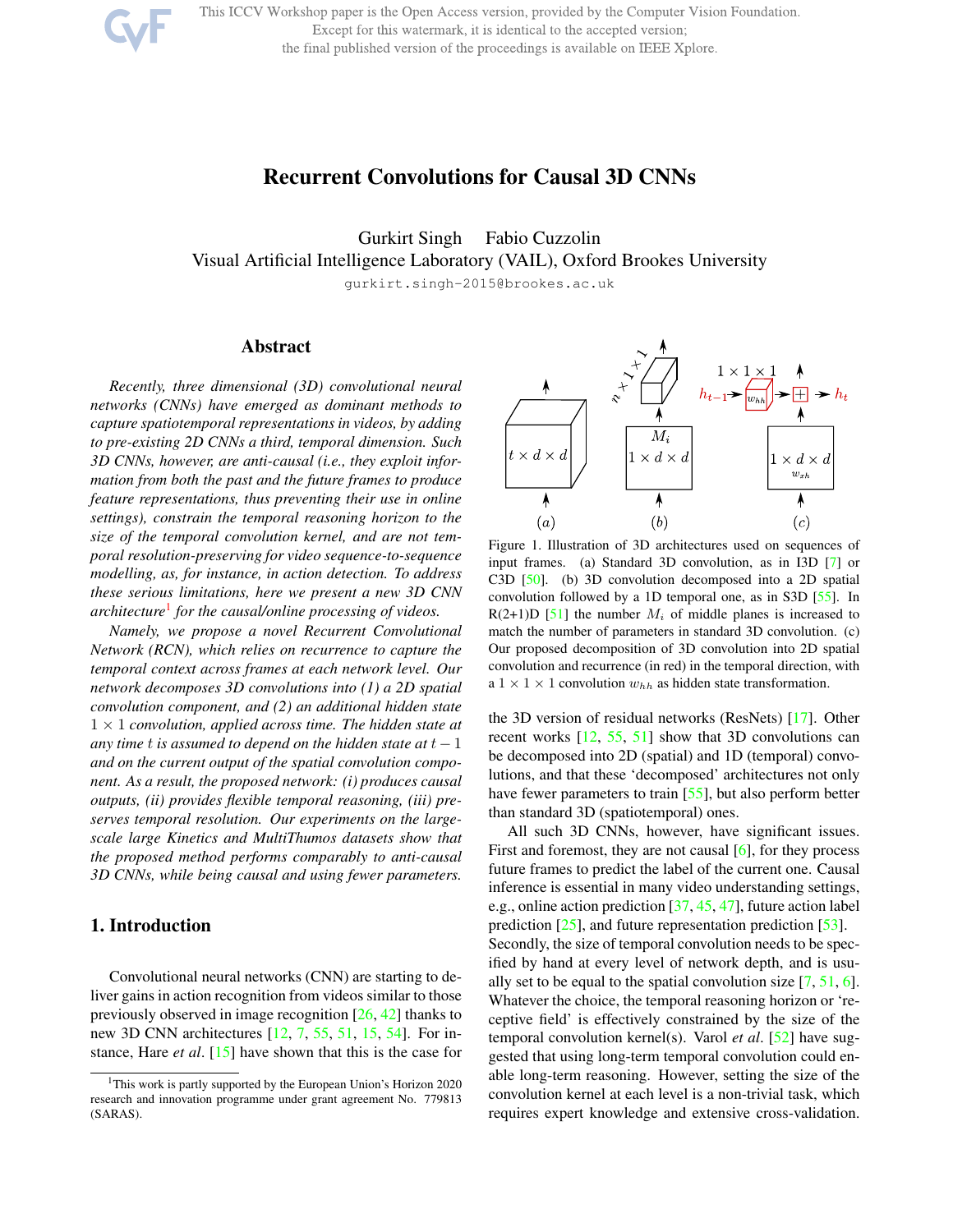Lastly, 3D CNNs do not preserve temporal resolution, as the latter drops with network depth. Preserving temporal resolution (i.e., ensuring that a prediction is made for each input frame), in fact, is essential when predicting, e.g., each individual video frame label for temporal action segmentation  $[58, 40, 36, 5]$ , or in video segmentation  $[57]$ .

*Our proposal: combining implicit and explicit temporal modelling*. An alternative to the implicit modelling of a video's temporal characteristics via 3D CNNs is the use of models which encode these dynamics explicitly. Hidden state models, such as Markov ones [4], recurrent neural networks (RNN)  $[21, 11]$ , and long short-term memory (LSTM) networks [18] can all be used to model temporal dynamics in videos [10, 34], allowing flexible temporal reasoning without any need to specify a temporal window size. In an approach which aims to combine the representation power of explicit dynamical models with the discriminative power of 3D networks, in this work we propose a recurrent alternative to 3D convolution illustrated in Figure 1(c). In this new architecture, spatial reasoning expressed in the form of a mapping from the input to a hidden state, is performed by 2D convolution (with kernel size  $1 \times d \times d$ ), whereas temporal reasoning (represented by hidden stateto-hidden state transformations) is performed by a 1D convolution (with kernel size  $1 \times 1 \times 1$ ) taking place at every point in time and at each level (depth-wise) of the network. In a setting which merges the effects of both operators, the hidden state at time t (denoted by  $h_t$ ) is a function of the outputs of both the spatial and the temporal (hidden) convolutions, with  $h_{t-1}$  as an input. The resulting temporal reasoning horizon is effectively unconstrained, as the hidden state  $h_t$  is a function of the input in the interval  $[0, t]$ .

*Causality*. 2D CNNs [41] are causal and preserve temporal resolution, but cannot perform temporal reasoning. Nevertheless, they can be combined with LSTMs [18] to generate causal representations, as in [10, 58]. However, such 2D CNN plus LSTM combinations perform much worse than 3D CNNs, as shown by Carreira *et al*. [7]. In a work related to ours, Carreira *et al*. [6] have proposed to make 3D CNNs causal via a network which uses present and past frames for predicting the action class of the present frame. However, performance is observed dropping in both its sequential and its parallel versions, as compared to the 3D CNN counterpart  $[7]$  of the same network  $[6]$ . Our proposed method, in opposition, solves the above-mentioned problems via a Recurrent Convolutional Network (RCN) which explicitly performs temporal reasoning at each level of the network by exploiting recurrence, while maintaining temporal resolution and being causal, without any decline in performance.

*Tranfer learning and initialisation*. The ability of a network to be conferred knowledge acquired by solving other tasks has been proved to be crucial to performance. Famously, when Tran *et al*. [50] and Ji *et al*. [19] first pro-

posed 3D CNNs for video action recognition, their observed performance turned out to be merely comparable to that of 2D CNNs  $[41]$ , e.g., on the Sports1M dataset  $[23]$ . For these reasons, Carreira *et al*. [7] have later suggested using transfer learning to boost 3D CNN performance. There, 2D CNNs are inflated into 3D ones by replacing 2D convolutions with 3D ones: as a result, 2D network weights as pre-trained on ImageNet [9] can be used to initialise their 3D CNNs. This makes using the latter much more practical, for training a full 3D CNN is a computationally expensive task: 64 GPUs were used to train the latest state-of-the-art 3D nets [7, 51, 6], a kind of firepower not accessible to everyone. That makes ImageNet-based initialisation crucial for speeding up the training process of parameter-heavy 3D networks.

Our Recurrent Convolutional Network exhibits similar performance gains when it comes to ImageNet initialisation. Interestingly, Le *et al*. [27] have shown that simple RNNs can exhibit long-term memory properties if appropriately initialised, even more so than LSTMs. In our work we thus follow  $[27]$  and initialise our recurrent convolution (kernel size  $N \times N \times 1 \times 1 \times 1$ ) by the identity matrix, where  $N$  is number of hidden state kernels.

Contributions. We present a new approach to video feature representation based on an original Recurrent Convolutional Network, in which recurrent convolution replaces temporal convolution in 3D CNNs. Our approach:

- generates output representations in a causal fashion;
- allows flexible temporal reasoning, as it exploits information coming from the entire input sequence observed up to time  $t$ , at each level of network depth;
- is designed to directly benefit from model initialisation via ImageNet pre-trained weights, as opposed to stateof-the-art approaches, and in line with clear emerging trends in the field.

In our experiments we show that our proposed RCN outperforms baseline I3D  $[7]$  and  $(2+1)D [51]$  models, while displaying all the above desirable properties.

## 2. Related Work

As mentioned in the Introduction, initial 3D CNNs models [19, 50], which promised to be able to perform spatial and temporal reasoning in parallel but with limited success, were improved by Carreira *et al*. [7] using ImageNet based initialisation and training on the large scale Kinetics dataset [24]. The resulting models outperformed 2D ones. Nevertheless, 3D CNNs remain heavy, very expensive to train, and anti-causal.

In alternative, the concept of *factorising 3D convolutional networks* was explored by Sun *et al*. [48]. This inspired [55, 35, 51, 12] to decompose 3D convolutions into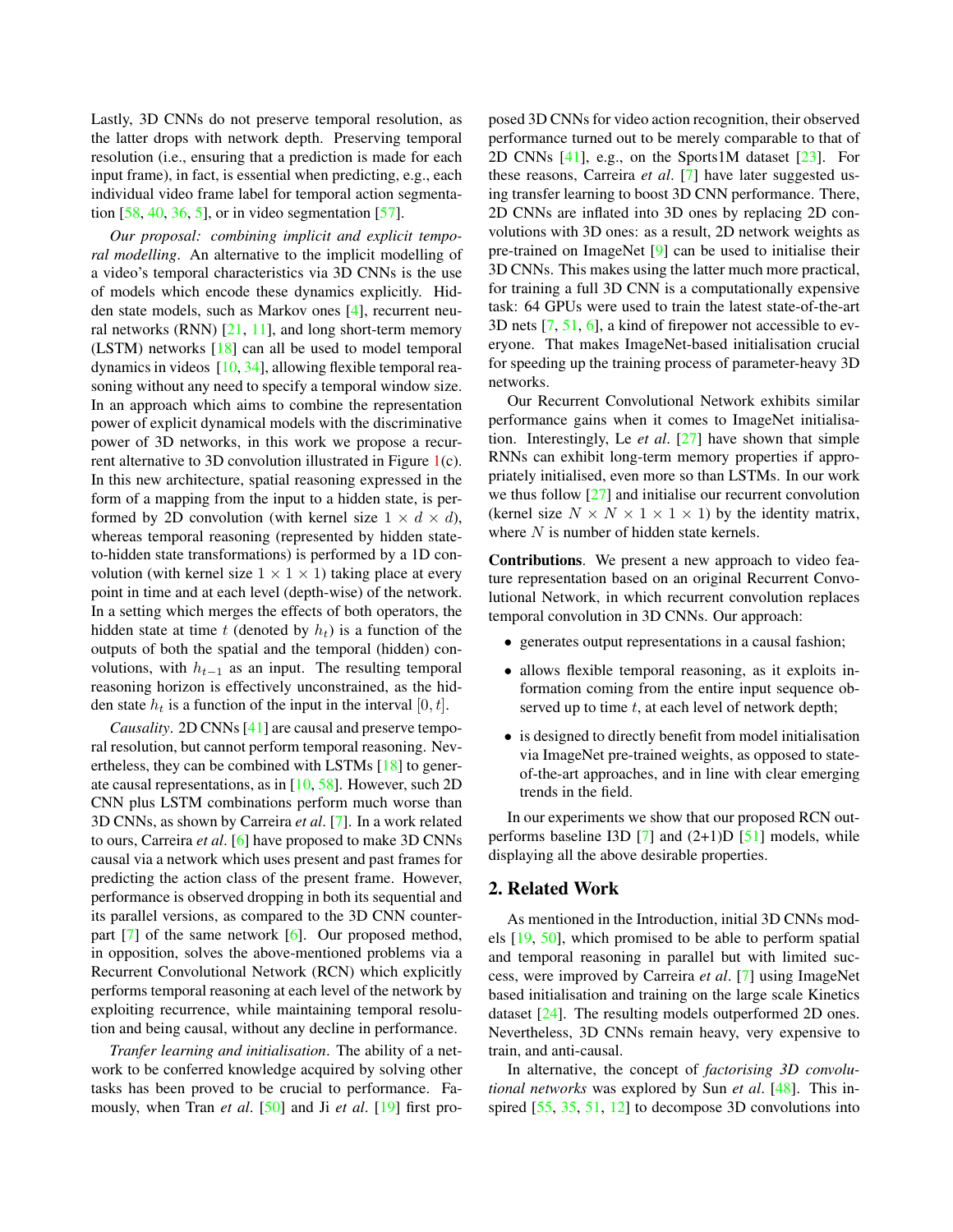2D (spatial) and 1D (temporal) convolutions. Recent work by Xie *et al*. [55] has promised to reduce complexity (number of parameters), while making up for the lost performance via a gating mechanism. Tran *et al*. [51] would keep the number of parameters equal to that of 3D convolutions, but boost performance by increasing the number of kernels in the 2D layer. Varol *et al*. [52] have proposed the use of long-term convolutions to capture long-range dependencies in the data. Wang *et al*. [54], instead, have introduced nonlocal blocks in existing 3D CNN architectures, to capture the non-local context in both the spatial and the temporal (present, past and future) dimensions.

The way temporal convolution is used in all the above methods is, however, inherently anti-causal. Moreover, the temporal horizon is limited by the size of the temporal convolution kernel or the size of the non-local step. Relevantly, Carreira *et al*. [6] have proposed to address the anti-causal nature of 3D CNNs by predicting the future and utilising the flow of information in the network. They would train their causal network to mimic a 3D network. The resulting performance drop, however, is significant.

Additionally, temporal resolution is not preserved in temporal convolutions with strides. To address the issue, [39, 36] have used temporal deconvolution layers on top of a C3D network [50] to produce a one-to-one mapping from the input frames to the corresponding frame-level label predictions for temporal action detection. Here we show that RCN preserves temporal resolution and performs better than state-of-the-art methods [32], while being causal.

*Recurrence* has been used in the past to better capture temporal information, for instance by employing LSTMs [10, 43, 58] on top of 2D CNN features. Carreira *et al*. [7], however, have shown that the joining of convolutional and LSTM layers performs much worse than 3D CNNs.

Shi *et al.* [56] have proposed a convolutional LSTM (C-LSTM) solution, in which multiple C-LSTM layers are stacked for precipitation forecasting. Their framework, however, requires all the parameters to be trained from scratch, and has not been empirically compared to 3D CNNs. In contrast, motivated by the success of transfer learning in 3D CNNs [7], and by the reported positive effect on RNNs of better initialisation  $[27, 29]$ , especially when compared with more complex LSTMs, here we choose to replace temporal convolutions with simple recurrent convolutions. C-LSTM has also been applied to video recognition [28] as an attention mechanism. Its performance, however, has turned out to be much below-par when compared with that of 2D  $[13]$  or 3D  $[12]$  CNNs. The same can be observed in [3], in which convolutional gated recurrent unitsbased networks cannot rival traditional 3D CNNs [50].

The use of recurrence has also been proposed for image or video generation  $[22, 31, 30]$ , scene labeling  $[33]$ , scene text recognition [38] and video representation [56]. None of these approaches, however, have been tested on a large scale video recognition problem. More recently, Bai *et al*. [2] have shown that temporal convolutions are still better than the above recurrence-based methods [31, 30].

In opposition to previous recurrence-based attempts [28, 30, 3] we demonstrate, for the first time, that recurrent networks can compete with 3D CNNs while holding on to their desirable properties such as causality, temporal flexibility, and temporal resolution preservation. We also show that such a performance improvement in recurrent convolutional networks cannot be achieved without the proper initialisation, even on a large scale dataset such as Kinetics [24].

# 3. Baseline 3D CNNs

We first recall the two basic types of 3D CNNs that can be built upon a 2D CNN architecture. We then use them as baselines in our experiments, as they are currently stateof-the-art [51, 54, 55] in video recognition. As observed in Section 2, 3D CNNs are far superior to recurrence-based 2D CNN+LSTM  $[10, 43, 58]$ , C-LSTM  $[28]$  or convolutional-GRU [3] architectures. Our goal in this work is to create a causal version of such 3D CNNs.

| Layers                                  | <b>Output Sizes</b>      |                          |
|-----------------------------------------|--------------------------|--------------------------|
| Names $n, d$ , number of kernels        | I3D                      | <b>RCN</b>               |
| conv1 $3, 7, 64$ ; stride $1, 2, 2$     | $16 \times 56 \times 56$ | $16 \times 56 \times 56$ |
| res2 [3, 3, 64 & 3, 3, 64] $\times$ 2   | $16 \times 56 \times 56$ | $16 \times 56 \times 56$ |
| res3 [3, 3, 128 & 3, 3, 128] $\times$ 2 | $8 \times 28 \times 28$  | $16 \times 28 \times 28$ |
| res4 [3, 3, 256 & 3, 3, 256] $\times$ 2 | $4 \times 14 \times 14$  | $16 \times 14 \times 14$ |
| res5 [3, 3, 512 & 3, 3, 512] $\times$ 2 | $2 \times 7 \times 7$    | $16 \times 7 \times 7$   |
| pool spatial pooling                    | $2 \times 1 \times 1$    | $16 \times 1 \times 1$   |
| convC classification; $1, 1, C$         | $2 \times C$             | $16 \times C$            |
| temporal pooling<br>mean                |                          |                          |

Table 1. I3D ResNet-18 model architecture with its output sizes vs RCN's output sizes for input of size  $16 \times 112 \times 112$ . Each convolutional layer of the network is defined by the temporal  $(n)$ and the spatial  $(d)$  size of the kernels and by the number of kernels. The ConvC layer uses the number of classes as number of kernels.

Tran *et al*. [51]'s work is the most recent on pure 3D CNNs, meaning that no additional operations such as gating [55] or non-local operators [54] are applied on top of a 3D CNN architecture. Following their work, we convert a 2D CNN into an inflated 3D CNN (I3D) by replacing a 2D  $(d \times d)$  convolution with a 3D  $(n \times d \times d)$  one, as shown in Figure  $1(a)$ . In particular, in this work we inflate the 18layer ResNet [17] network into an I3D one. This is shown in Table 1, in which each 2D convolution is inflated into a 3D convolution. As in the I3D network architecture in [7], a convolutional layer is used for classification in place of the fully connected layer used in  $[51, 54]$ . A convolutional classification layer allows us to evaluate the model on sequences of arbitrary length at test time.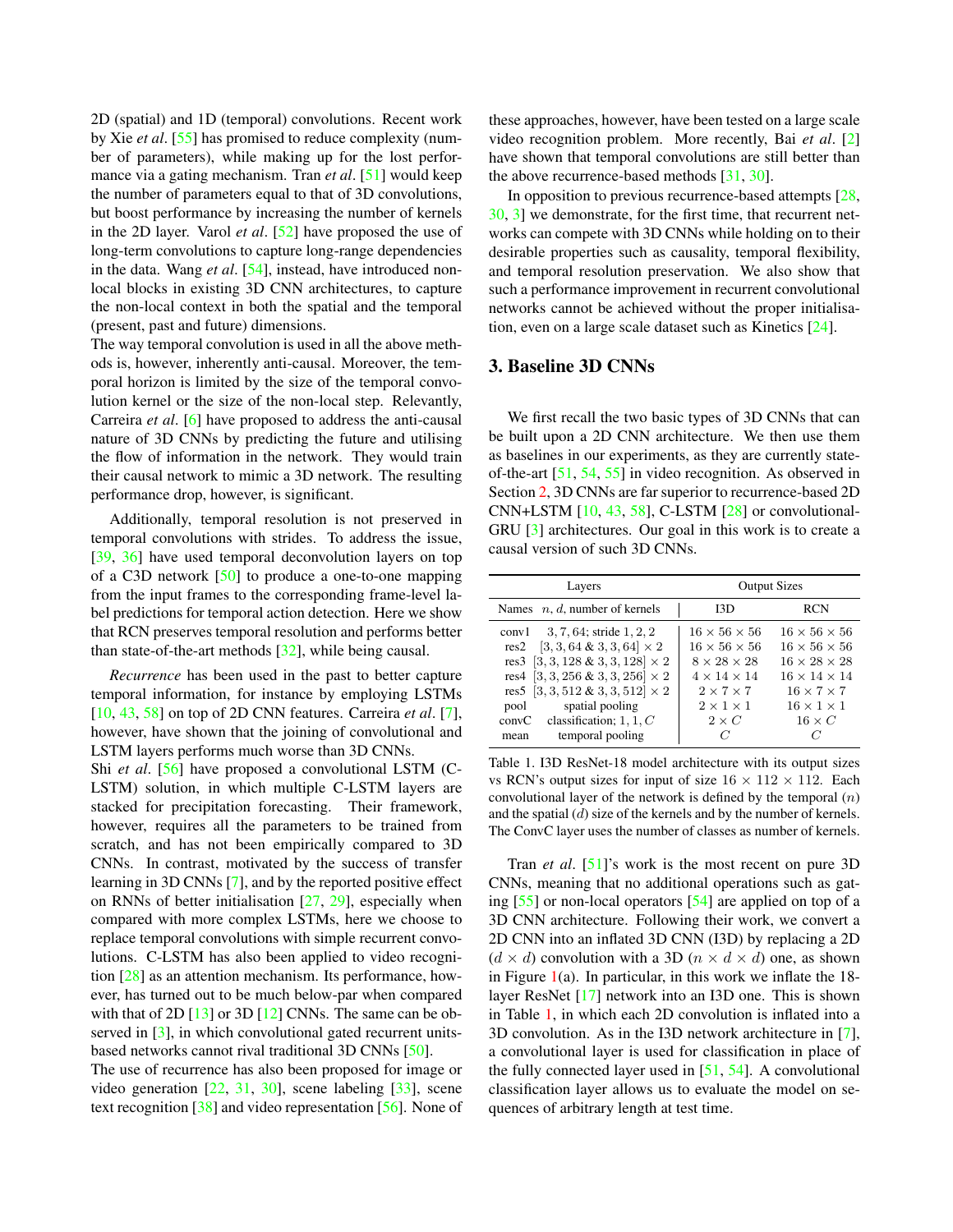

Figure 2. An unrolled Recurrent Convolutional Network (RCN) composed by a single RCU layer followed by a batch normlisation (BN) layer, a ReLU activation layer, and a final convolutional layer used for classification.

As an additional baseline we also implement a  $(2+1)D [51]$ model, by replacing every 3D layer in Table 1 with a decomposed version, as shown in Figure 1(b). Namely, we decompose the original  $(n \times d \times d)$  convolution into a  $(1 \times d \times d)$ spatial convolution and a ( $n \times 1 \times 1$ ) temporal convolution. Similarly to  $[51]$ , *n* is set equal to *d*.

# 4. Recurrent Convolutional 3D Network

We are now ready to describe the architecture of our *Recurrent Convolutional (3D) Network* (RCN) and its properties in detail. Firstly, we show how Recurrent Convolutional Units (RCUs) (§ 4.1) are used to replace *every* 3D convolutions in the I3D network  $(\S 3)$ , resulting in our RCN model  $(\S$  4.2). Next, we show how RCUs preserve temporal resolution in  $\S 4.3$ . In  $\S 4.4$  we show how our network behaves causally. Lastly, in  $\S 4.5$  and  $\S 4.6$ , we illustrate the initialisation process for RCN and RCU.

### 4.1. Recurrent Convolutional Unit

A pictorial illustration of our proposed *Recurrent Convolutional Unit* (RCU) is given in Figure 1(c). At any time instant t 3D spatial convolution (with kernel of size  $1 \times d \times d$ , denoted by  $w_{xh}$ ) is applied to the input. The result is added to the output of a recurrent convolution operation, with kernel denoted by  $w_{hh}$ , of size  $1 \times 1 \times 1$ .

The result is termed the *hidden state*  $h_t$  of the unit. Analytically, a recurrent convolutional unit can be described by the following relation:

$$
h(t) = h_{t-1} * w_{hh} + x_t * w_{xh},
$$
 (1)

where  $w_{hh}$  and  $w_{xh}$  are parameters of the RCU, and  $*$  denotes the convolution operator.

## 4.2. Unrolling a Recurrent Convolutional Network

Figure 2 represents a simple recurrent convolutional network composed by a single RCU unit, unrolled up to time t. At each time step t, an input  $x_t$  is processed by the RCU and the other layers to produce an output  $y_t$ .

The unrolling principle allows us to build an RCN from 2D/3D networks, e.g., by replacing 3D convolutions with RCUs in any I3D network. Indeed, the network architecture of our proposed model builds on the I3D network architecture shown in Table 1, where the same parameters  $(d,$ number of kernels) used for 3D convolutions are used for our RCU. Unlike I3D, however, our RCN does not require a temporal convolution size  $n$  (cfr. Table 1) as a parameter. As in 2D or I3D ResNet models [17, 51, 15], our proposed RCN also has residual connections. The hidden state  $h_t$  at time t is considered to be the output at that time instant  $-$  as such, it acts as input to next hidden state and to the whole next depth-level layer. Table 1 describes the network architecture of ResNet-18 [17] with 18 layers. Similarly, we can build upon other variants of ResNet.

### 4.3. Temporal Resolution Preservation

The output sizes for both I3D and our proposed RCN are shown in Table 1. Our RCN only uses spatial pooling and a convolutional layer for classification, unlike the spatiotemporal pooling of [7, 54, 51]. It can be seen from Table 1 that, unlike I3D, RCN produces classification score vectors of size 16 in response to an input sequence of length 16. This one-to-one mapping from input to output is essential in many tasks, ranging from temporal action segmentation  $[39, 36]$ , to temporal action detection  $[44]$ , to action tube detection  $[45]$ . In all such cases video-level accuracy is not enough, but we need frame-level results in terms, e.g., of detection bounding boxes and class scores. Temporal convolution behaves in a similar way to spatial convolution: it results in lower resolution feature maps as compared to the input as the depth of the network increases.

Unlike the temporal deconvolution proposed in [39, 36], our RCN inherently addresses this problem (see Table 1). For a fair comparison, in our tests we adjusted our baseline I3D model for dense prediction, by setting the temporal stride to  $1 \times 5.4$ . The resulting I3D model can produce dense predictions: given  $T$  frames as input, it will generate T predictions in 1-1 correspondence with the input frames.

#### 4.4. Causality and Long-Term Dependencies

A size-n temporal convolution operation uses a sequence  $x_{t-n/2},...,x_t,...,x_{t+n/2}$  as input to generate an output  $y_t$ at time t. In our Recurrent Convolutional Network, instead,  $y_t$  is a function of only the inputs  $x_0, x_1, ..., x_t$  from the present and the past (up to the initial time step), as shown in Figure 2. Its independence from future inputs makes the output  $y_t$  at time t causal. Thus RCN, as presented here, is not only causal but poses no constraints on the modelling of temporal dependencies (as opposed to an upper bound of  $n$ in the case of temporal convolutions). Temporal dependen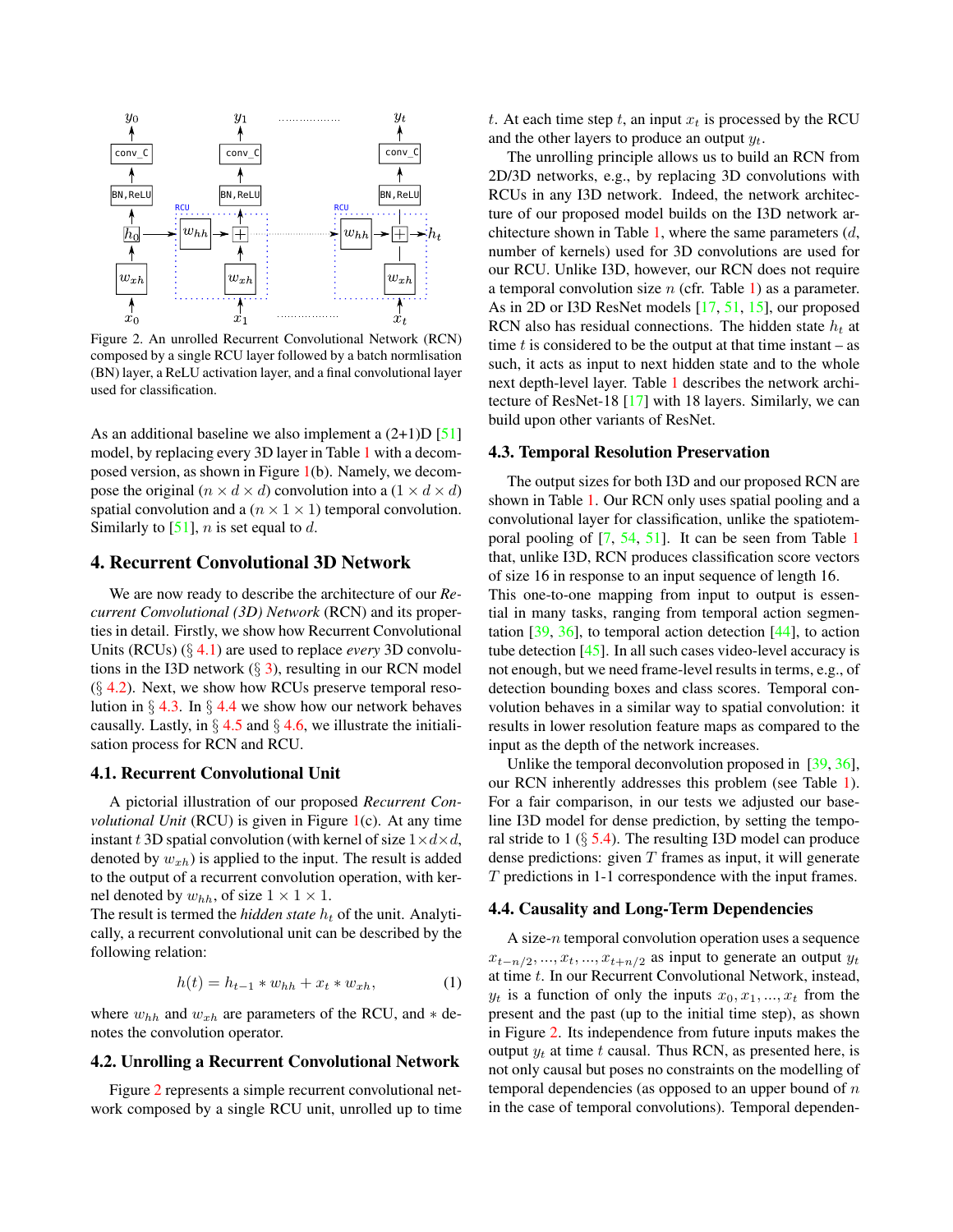cies are only limited by the input sequence length at training time.

As in traditional RNNs, we have the option to unroll the same network to model arbitrary input sequence lengths at test time, thus further extending the temporal horizon being modelled, and show a substantial gain in performance.

## 4.5. ImageNet Initialisation for the 2D Layers

The I3D model proposed by Carreira *et al*. [7] greatly owes its success to a good initialisation from 2D models trained on ImageNet [9]. By inflating these 2D models, we can benefit from their ImageNet pre-trained weights, as in most state-of-the-art 3D models [7, 55, 54]. We follow the same principle and initialise all 2D layers using the weights of available pre-trained 2D ResNet models [17]. It is noteworthy that the other state-of-the-art  $(2+1)D$  model by Tran *et al*. [51] cannot, instead, exploit ImageNet initialisation, because of the change in the number of kernels.

### 4.6. Identity Initialisation for the Hidden Layers

The presence of a hidden state convolution layer  $(w_{hh},$ see Figure 2) at every depth level of the unrolled network makes initialisation a tricky issue. A random initialisation of the hidden state convolution component could destabilise the norm of the feature space between two 2D layers. In response to a similar issue, Le *et al*. [27] have proposed a simple way to initialise RNNs when used with ReLU [14] activation functions. Most state-of-the-art 2D models [17, 49] make indeed use of ReLU as the activation function of choice, for fast and optimal convergence [14].

Following the example of Le *et al*. [27] and others [29, 46], we initialise the weights of the hidden state convolution kernel  $(w_{hh})$  with the identity matrix. Identity matrix initialisation is shown  $[27, 29]$  to capture longer term dependencies. It also helps inducing forgetting capabilities in recurrent models, unlike traditional RNNs.

### 5. Experiments

In this section, we evaluate our RCN on the challenging Kinetics  $[24]$  and Multithumos  $[58]$  datasets to **answer the** following questions: i) How does our training setup, which uses 4 GPUs, compare with the 64 GPU training setup of [50] (Section 5.2)? ii) How do recurrent convolutions compare against 3D convolutions in the action recognition problem (§ 5.3)? iii) How does our RCN help solving the dense prediction task associated with action detection  $(\S 5.4)$ ? Finally, iv) we validate our claims on the temporal causality and flexibility of RCN, and check whether those features help with longer-term temporal reasoning  $(\S 5.5)$ .

The Kinetics dataset comprises 400 classes and 260K videos; each video contains a single atomic action. Kinetics has become a *de facto* benchmark for recent action

| <b>Network</b>            | #Params | Initialisation | Clip $%$ | Video % |
|---------------------------|---------|----------------|----------|---------|
| I3D[15]                   | 33.4M   | random         |          | 54.2    |
| $I3D$ $[51]$              | 33.4M   | random         | 49.4     | 61.8    |
| $(2+1)D$ [51]             | 33.3M   | random         | 52.8     | 64.8    |
| $I3D^{\dagger}$           | 33.4M   | random         | 49.7     | 62.3    |
| $RCN$ [ours] <sup>†</sup> | 12.8M   | random         | 51.0     | 63.8    |
| $(2+1)D^{\dagger}$        | 33.4M   | random         | 51.9     | 64.8    |
| $I3D^{\dagger}$           | 33.4M   | ImageNet       | 51.6     | 64.4    |
| $RCN$ [ours] <sup>†</sup> | 12.8M   | ImageNet       | 53.4     | 65.6    |
|                           |         |                |          |         |

† trained with our implementation and training setup.

Table 2. Clip-level and video-level action recognition accuracy on the validation set of the Kinetics dataset for different ResNet18 based models, trained using 8-frame-long clips as input.

recognition works  $[6, 55, 51, 7, 54]$ . The average duration of a video clip in Kinetics is 10 seconds. The MultiThumos[58] dataset is a multilabel extension of THUMOS[20]. It features 65 classes and 400 videos, with a total duration of 30 hours. On average, it provides 1.5 labels per frame, 10.5 action classes per video. Videos are densely labeled, as opposed to those in THUMOS [20] or ActivityNet [5]. MultiThumos allows us to show the dense prediction capabilities of RCN on long, real-world videos.

#### 5.1. Implementation Details

In all our experiments we used *sequences of RGB* frames as input for simplicity and computational reasons. We used a batch size of 64 when training ResNet18-based models and 32 for models based on ResNet-34 and -50. The initial learning rate was set to 0.01 for batches of 64, and to 0.005 for batches of 32. We reduced the learning rate by a factor of 10 after both  $250K$  and  $350K$  iterations. Moreover, training was stopped after  $400K$  iterations (number of batches). We used standard data augmentation techniques, such as random crop, horizontal flip with 50% probability, and temporal jittering. More details about training parameters are provided in the supplementary material.

GPU memory consumption plays a crucial role in the design of neural network architectures. In our training processes, a maximum of 4 GPUs was used. Given our GPU memory and computational constraints, we only considered training networks with 8-frame long input clips, except for ResNet34 which was trained with 16 frames long clips.

Evaluation: For fair comparison, we computed clip-level and video-level accuracy in the way described in  $[51, 54]$ . Ten regularly sampled clips were evaluated per video, and scores were averaged for video-level classification. On videos of arbitrary length we averaged all the predictions made by the unrolled versions of both our RCN and of I3D.

### 5.2. Fair Training Setup

As explained above, we have GPU memory constrained, we will report results of previous basic 3D models [51, 7] re-implemented and trained by using the same amount of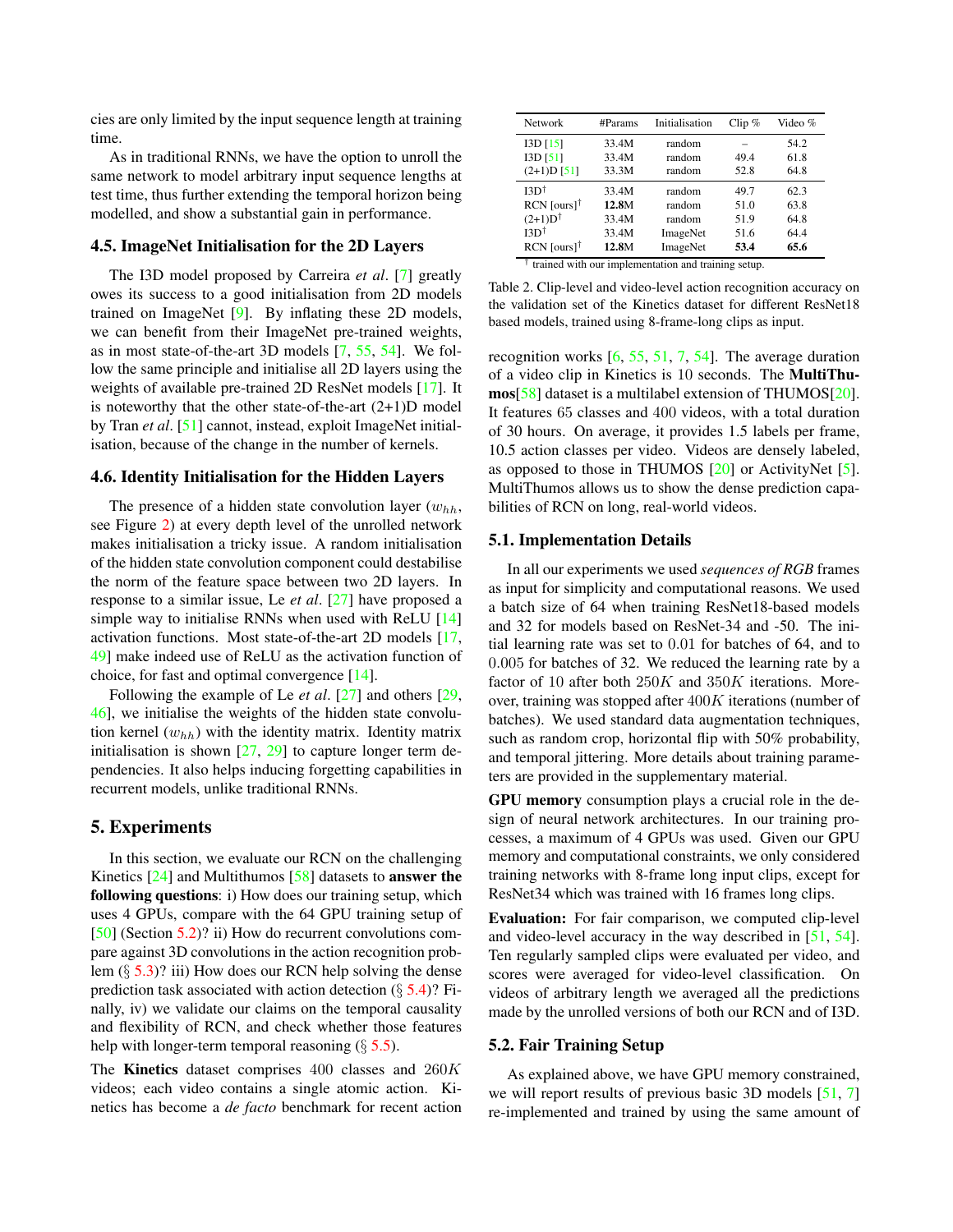| Model                                                                                  | Clip-length | Initialisation | Acc% |
|----------------------------------------------------------------------------------------|-------------|----------------|------|
| ResNet34-(2+1)D $[51]$ <sup>†</sup>                                                    | 16          | random         | 67.8 |
| ResNet34-I3D [7] <sup>†</sup>                                                          | 16          | ImageNet       | 68.2 |
| ResNet34-RCN [ours] $*$ <sup>†</sup>                                                   | 16          | ImageNet       | 70.3 |
| ResNet50-I3D [7] $^{\dagger}$                                                          | 8           | ImageNet       | 70.0 |
| ResNet50-RCN [ours] $*$ †                                                              | 8           | ImageNet       | 71.2 |
| ResNet50-RCN-unrolled [ours]* <sup>†</sup>                                             | 8           | ImageNet       | 72.1 |
| causal model; $\dagger$ trained with our implementation and training setup.<br>$\star$ |             |                |      |

Table 3. Video-level action classification accuracy of different models on the validation set of the Kinetics dataset.

resources as our RCN. The main hyperparameters involved in the training of a 3D network are learning rate, batch size, and the number of iterations. These parameters are interdependent, and their optimal setting depends on the computational power at disposal. For instance, Tran *et al*. [51] would use 64 GPUs, with the training process distributed across multiple machines. In such a case, when vast computational resources are available $[51, 7, 6]$ , training takes 10-15 hours [51], allowing for time to identify the optimal parameters. The availability of such computational power, however, is scarce.

In a bid to reproduce the training setup of  $[51]$  on 4 GPUs, we re-implemented the I3D and (2+1)D models using ResNet18 and ResNet34 as a backbone. The ResNet18- I3D architecture is described in Table 1. Based on the latter, we built a  $(2+1)D$  [51] architecture in which we matched the number of parameters of separated convolutions to that of standard 3D convolutions, as explained in [51].

The results of the I3D and (2+1)D implementations reported in Tran *et al*. [51] are shown in the top half of Table 2. When comparing them with our implementations of the same networks in the bottom half, it is clear that our training is as performing as that of Tran *et al*. [51]. This allows a fair comparison of our results.

Why smaller clips as input: training a ResNet18-based model on Kinetics with 8 frame clips as input takes up to 2-3 days on 4 GPUs. Training a ResNet50-based model would take up to 4-5 days. In principle, one could train the same model for longer input clip sizes, but the amount of GPU memory and time required to train would grow linearly. As an estimate, it would take more than two weeks to train a ResNet50 model on 64 long frame clips, assuming that all the hyperparameters are known (i.e., batch size, learning rate, step size for learning rate drop, and whether batch normalisation layers should be frozen or not).

For these reasons we stick to smaller input clips to train our models in a fair comparison setting, using the hyperparameter values from  $\S$  5.1.

#### 5.3. Results on Action Recognition

We compared our RCN with both I3D and  $(2+1)D$ models in the action recognition problem on the Kinetics dataset. A fair comparison is shown in Table 2 with ResNet18 as backbone architecture. Table 3 shows the results with ResNet34 and ResNet50 as backbone, trained on 16 frame and 8 frame clips, respectively. It is clear from these figures that RCN significantly outperforms state-ofthe-art 3D networks – e.g. our network outperforms the equivalent I3D network by more than 2% across the board. The ability to model long-term temporal reasoning of RCN is attested by the performance of the unrolled version (last row of Table 3). It shows that, even though the network is trained on input clip of 8 frames, it can reason over longer temporal horizons at test time. The corresponding unrolled I3D version (the last classification layer is also convolutional, see Table 1) showed no substantial improvement in performance – in fact, a slight drop.

Comparison with I3D variants: the main variants of the I3D model are separated 3D convolutions with gating  $(S3Dg)$  [55] and with non-local operators  $(NL)$  [54]. We think it appropriate to take a closer look at these variants of I3D as they provide state-of-the-art performance, albeit being all anti-causal. In [55, 54] the application of non-local or gating operations to I3D yields the best performances to date, mainly thanks to training on longer clips given a large amount of GPU memory at their disposal (S3Dg [55] models are trained using 56 GPUs, [54] uses 8 GPUs with 16GB memory each). The best version of I3D-NL achieves an accuracy of 77.7%, but uses 128 frames and ResNet101 as backbone network; hence we do not deem fair to compare it with our models (which only use 8 frame long clips). It would take almost a month to train such a network using 4 GPUs. What needs to be stressed is that *gating and NL* operations are not at all constrained to be applied on top of I3D or S3D models: indeed, they *can also be used in conjunction with (2+1)D and our own RCN model*. As in this work we focus on comparing our network with other 3D models, we chose I3D and  $(2+1)$ D as baselines (Sec. 5.3). Please refer to the supplementary material for more discussion.

We tried **training on longer sequences** (32 frames) by reducing the batch size to 8 with Resnet50 as base network. Despite a sub-optimal training procedure, RCN was observed to still outperform I3D by a margin of 1.5%. A closer to optimal training procedure with Resnet50 (as in  $[51, 54]$ ), is very likely to yield even better results.

#### 5.4. Results on Temporal Action Detection

We also evaluate our model on the temporal action detection problem on the MultiThumos [58] dataset. The latter is a dense label prediction task. As a baseline, we use a temporal resolution-preserving version of I3D introduced in Section 4.3. ResNet50 is employed as a backbone for both our RCN and the baseline I3D. To capture the longer duration, we use 16 frame clips as input; the sampling period is 4 frames. Both networks are initialised with the respective models pretrained on Kinetics. The initial learning rate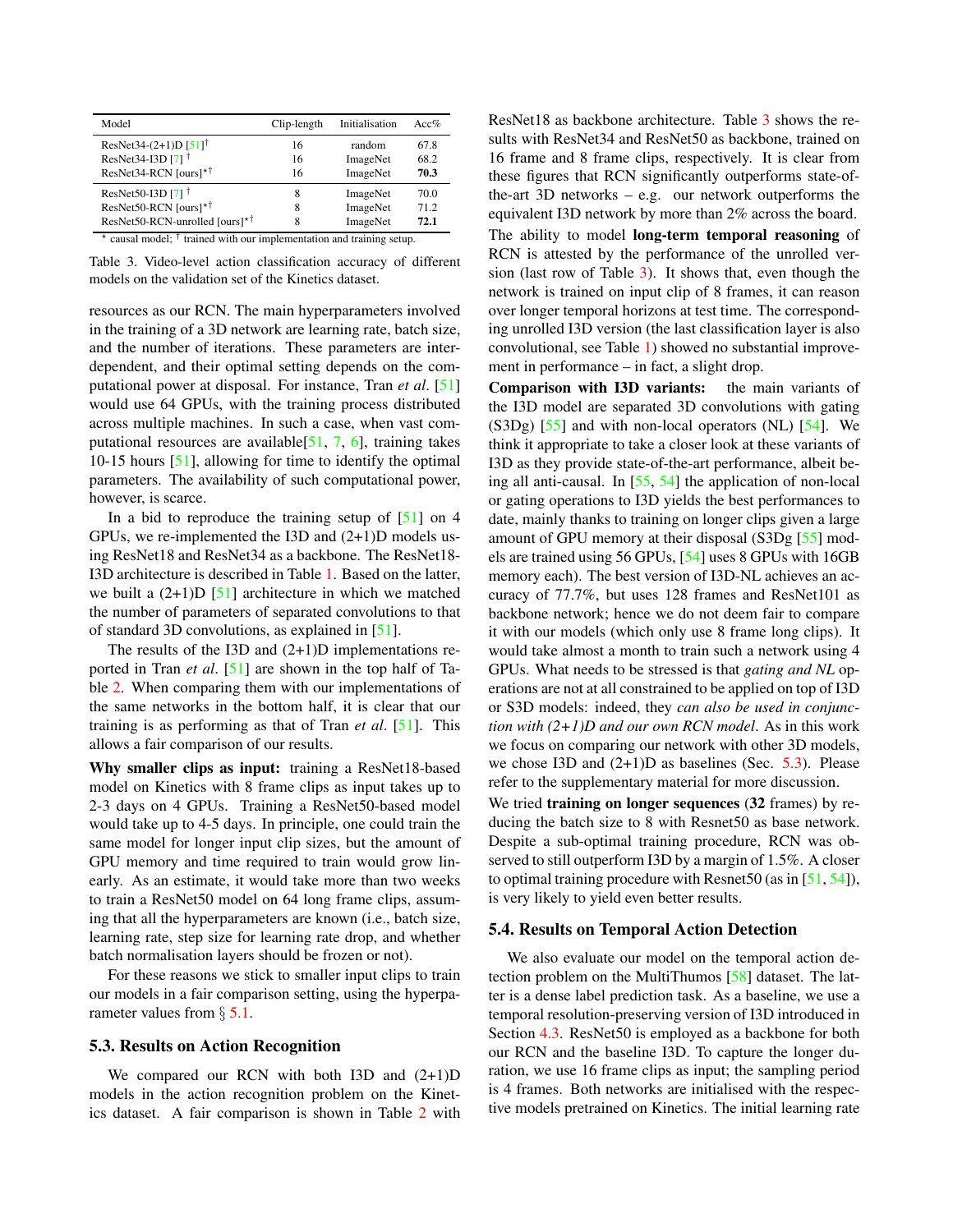| <b>Network</b>                       | Input      | mAP@1 $\%$ | mAP@8 $%$ |
|--------------------------------------|------------|------------|-----------|
| Two-stream+LSTM [58]*                | RGB+FLOW   | 28.1       |           |
| MultiLSTM [58]*                      | RGB+FLOW   | 29.7       |           |
| Inception-I3D by $[32]$              | RGB+FLOW   |            | 30.1      |
| Inception-I3D + SE $\left[32\right]$ | RGB+FLOW   |            | 36.2      |
| ResNet50-I3D [baseline]              | <b>RGB</b> | 34.8       | 36.9      |
| ResNet50-RCN [ours]*                 | <b>RGB</b> | 35.3       | 37.3      |
| ResNet50-RCN-unrolled [ours]*        | <b>RGB</b> | 36.2       | 38.3      |
| $\star$<br>causal model              |            |            |           |

Table 4. Action detection/segmentation results on Multithumos dataset, mAP computed from dense prediction at every frame (mAP@1) and every 8th frame (mAP@8).

is set to  $0.001$  and dropped after  $14K$  iterations, a batch size of 16 is used, and trained up to  $20K$  iterations. Similar to [32], we use binary cross-entropy as loss function.

We use the evaluation setup of  $\lceil 58 \rceil$  and  $\lceil 32 \rceil$ , and computed both frame-wise mean Average Precision at 1 (mAP@1) (multi-label prediction on each frame) and [32] mAP@8 (every 8th frame). Table 4 shows the performance of our models along with that of other state-of-the-art methods. Two LSTM-based causal models presented by [58] are shown in rows 1 and 2. Piergiovanni *et al*. [32] use pretrained I3D [7] to compute features, but do not train I3D end-to-end, hence their performance is lower than in our version of I3D. Our RCN outperforms all other methods, including anti-causal I3D+Super-Events (SE) [32] and the I3D baseline. It is safe to say that RCN is well applicable to dense prediction tasks as well.

#### 5.5. Causality and Temporal Reasoning

A comparison with other causal methods is a must, as we claim the causal nature of the network to be the main contributions of our work, making RCN best suited to online applications such as action detection and prediction. In Section 5.4 we have already shown that our model excels in the task of temporal action detection.

Carreira *et al*. [6] proposed two causal variants of the I3D network. Their sequential version of I3D, however, shows a slight drop [6] in performance as compared to I3D. Their parallel version is much faster than the sequential one but suffers from an even more significant performance decline 71.8% to 54.5% [6].

In contrast, our causal/online model not only outperforms other causal models (see Table 4) but beats as well strong, inherently anti-causal state-of-the-art 3D networks on a large scale dataset such as Kinetics (see Table 3).

In addition, as in  $[37, 45]$ , we can use the **early action pre**diction task to evaluate the sequential temporal reasoning of RCN. The task consists in guessing the label of an entire action instance (or video, if containing a single action) after observing just a fraction of video frames. Accumulated output scores up to time  $t$  are used to predict the label of the entire video. Figure  $3(a)$  shows that our RCN improves drastically as more video frames are observed when com-



Figure 3. (a) Online/early action prediction task: accumulated scores are used to compute the video accuracy as a function of the video observation percentage. (b) relative accuracy of each of 10 regularly sampled segments.



Figure 4. (a) Mean and standard deviation (Std) of all the entries of the weight matrices  $(w_{hh})$  of the hidden state at every RCU layer of RCN, as well as those of just the diagonal elements. (b) Mean and Std of the eigenvalues of the hidden state weight matrices at every RCU layer of a 18-layer RCN.

pared to I3D. It indicates that RCN has superior anticipation ability, albeit starting slowly in first 10% of the video.

Furthermore, to provide useful cues about casuality and temporal reasoning, we designed an original segment-level classification evaluation setting. Namely, the outputs of the models being tested are divided into ten regularly sampled segments and the difference between the accuracy for each segment and that for the first segment is computed, as shown in Figure  $3(b)$ . Within this setting, we compared the I3D baseline with RCN in two different modalities, one considering clip-wise outputs in a sliding window fashion, the other obtained by unrolling both I3D and RCN over test videos of arbitrary length.

Notably, middle segments provide the best relative improvement, which is reasonable as it indicates that the middle part of the video is the most informative. Secondly, the last segment (no. 10) has the lowest relative accuracy of all, except for RCN-unrolled. The relative accuracy of a pure causal system, though, should improve monotonically, i.e., exploit all it has seen. Instead, all compared models end up at the same performance they started with, except for unrolled RCN for which the final accuracy is almost 5% higher than the initial one. We can conclude that unrolled RCN has a longer-term memory than unrolled I3D or both sliding window-based I3D/RCN.

Evolution of Recurrence with Network Depth is another aspect that can provide clues about RCN's temporal flexibility. To this purpose, we examine the statistics of the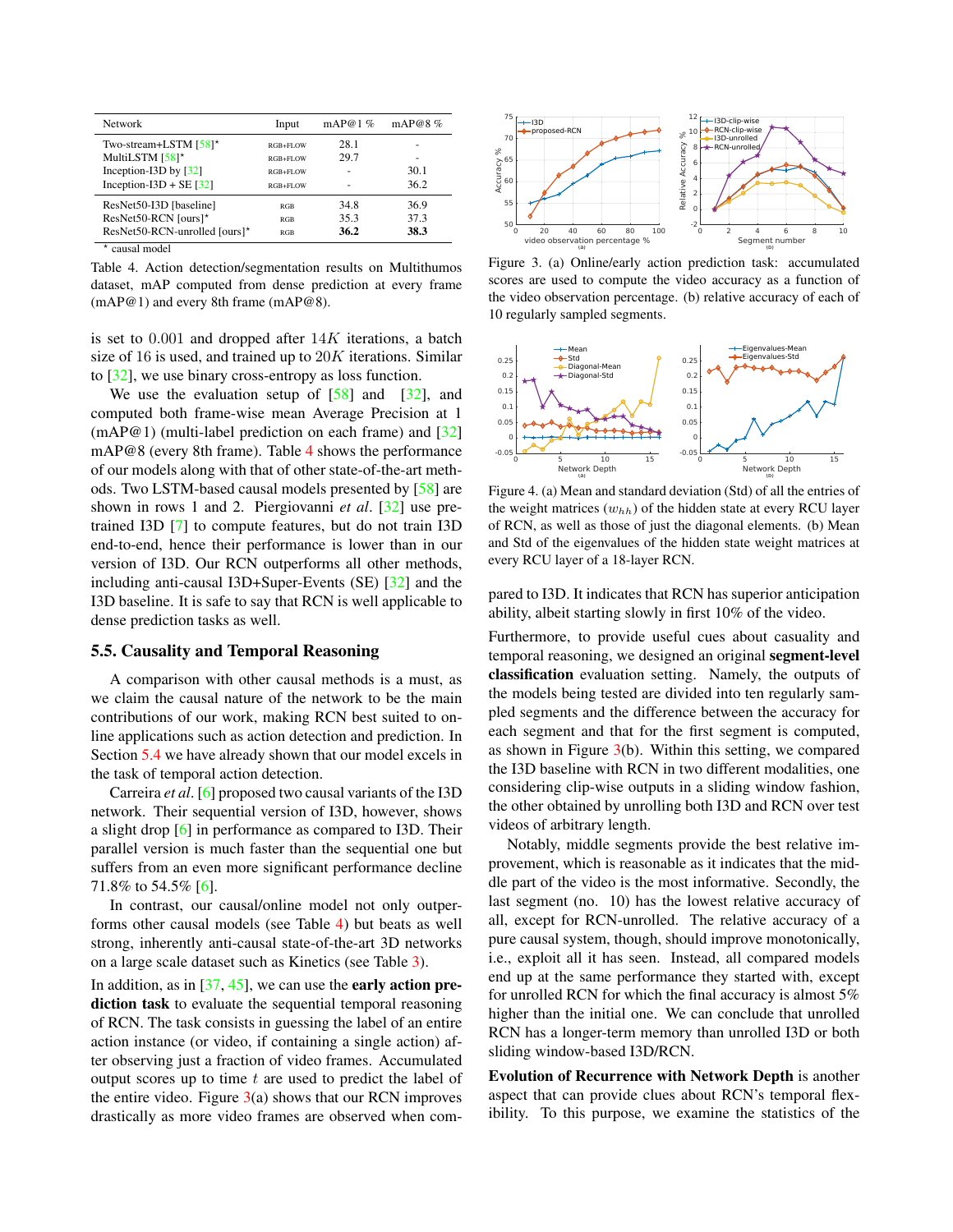weight matrices  $(w_{hh})$  associated with the hidden state at every RCU layer in the RCN network. In Figure  $4(a)$  we can see that the mean of the diagonal elements of the weight matrices increases and their standard deviation decreases with the depth of the network. This means that the  $w_{hh}$  matrix becomes sparser as network depth grows. In our view, this phenomenon is associated with RCN putting more focus on feature learning in the early part of the network, and emphasising temporal reasoning at later depths as the temporal reasoning horizon ('receptive field') increases. In other words, RCN learns to select the layers which should contribute towards temporal reasoning automatically.

Arjovsky [1] argue that if the eigenvalues of the recurrent layer's weight matrix diverge from value 1, optimisation becomes difficult due to the vanishing gradient problem. Chang *et al*. [8] explore a similar idea. Taking an ordinary differential equation view of RNNs, they argue that their stability for long-term memory is related to the eigenvalues of the weight matrices. Figure 4(b) shows that in RCN the mean eigenvalue does rise towards 1 as network depth increases, suggesting that later layers are more stable in terms of long-term memory whereas earlier layers are not concerned with long-term reasoning.

# 5.6. Discussion

In the light of RCN's superior results on temporal action detection ( $\S$  5.4), early action prediction (see Figure 3(a)), long-term temporal reasoning (in its unrolled incarnation) at segment-level and for action recognition  $(\S$  5.3, see the last row of Table 3), it is fair to say that the proposed Recurrent Convolutional Network is the best performing causal network out there. An even more in-depth analysis of this fact is conducted in the supplementary material.

Layer-wise design: we tried replacing 3D CONV by RCU (i) only in the last four layers, and (ii) on four regularly sampled layers of Resnet50. This led to lower performance (69% and 68% respectively), compared to 71% when RCU replaces all 18 3D CONVs. This is consistent with previous findings [54, 55].

The number of parameters in our proposed RCN model is 12.8 million (M), as opposed to 33.4M in both the I3D and  $(2+1)D$  models, see Table 2. It is remarkable to see that, despite a 2.6 times reduction in the number of parameters, RCN still outperforms both I3D and (2+1)D when trained using ImageNet initialisation. Further, RCN surpasses I3D also under random initialisation, while using 2.6 times fewer model parameters. We measured the floatingpoint operations (FLOPs) for I3D, R(2+1)D, and RCN, recording 41MMac, 120MMac, and 54MMac, respectively. Thus, RCN requires half the FLOPs as compared to (2+1)D, and is comparable to I3D because RCN preserves temporal resolution. We computed the average time taken to process ten-second long videos of the Kinetics dataset. This takes

| $w_{xh}$ init | $w_{hh}$ init | $Clip$ -Acc% | Video-Acc $%$ |
|---------------|---------------|--------------|---------------|
| Random        | Random        | 49.3         | 61.4          |
| Random        | Identity      | 49.8         | 62.1          |
| ImageNet      | Random        | 50.5         | 62.8          |
| ImageNet      | Identity      | 53.4         | 65.6          |

Table 5. Video-level and clip-level action recognition accuracy on the Kinetics validation set for different initilisation of 2D layer  $(w_{xh})$  and recurrent convolution's weights  $(w_{hh})$  in RCU.

0.4s, 0.8s, and 0.9s for I3D, RCN, and (2+1)D respectively. Effect of weight initialisation. The weights of the 2D layers  $(w_{xh})$  in the RCU modules ( $\S$  4.1) of our RCN networks are initialised using weights from a pre-trained ImageNet model, trained on RGB images. As for the RCU recurrent convolution  $(w_{hh}, \S 4.1)$ , random initialisation resulted in suboptimal training. Thus, in all our experiments with RCN, we adopted identity matrix initialisation instead. Table 5 shows the results of training RCN with different ini-

tialisation strategies for both recurrent convolution  $w_{hh}$  and spatial convolution  $w_{xh}$ . In the first row, both  $w_{xh}$  and  $w_{hh}$ for all the RCUs in RCN are initialised randomly, using the standard initialisation process described in [16]. From the last row, it is clear that RCN performs best if  $w_{xh}$  and  $w_{hh}$ are initialised using ImageNet pre-trained weights and the identity matrix, respectively. Notably, the performance difference is relatively small in the first three rows of that table, when compared to the dramatic jump of the last row. This proves our point, supported by other recurrence based methods, that initialisation is important for recurrent convolution to be able to compete with temporal convolutions.

# 6. Conclusions

In this work, we presented a recurrence-based convolutional network (RCN) able to generate causal spatiotemporal representations by converting 3D CNNs into causal 3D CNNs, while using 2.6 times fewer parameters compared to its traditional 3D counterparts. RCN can model long-term temporal dependencies without the need to specify temporal extents. The proposed RCN is not only causal in nature and temporal resolution-preserving, but was also shown to outperform the main baseline 3D CNNs in all the fair comparisons we ran. We showed that ImageNet-based initialisation is at the heart of the success of 3D CNNs. Although RCN is recurrent in nature, it can still utilise the weights of a pretrained 2D network for initialisation. Recurrent convolution also needs to be carefully initialised to make recurrence competitive with temporal convolution. The causal nature of our recurrent 3D convolutional network opens up manifold research directions, (including its combination with non-local or gating methods), with direct and promising potential applications to areas such as online action detection and future prediction.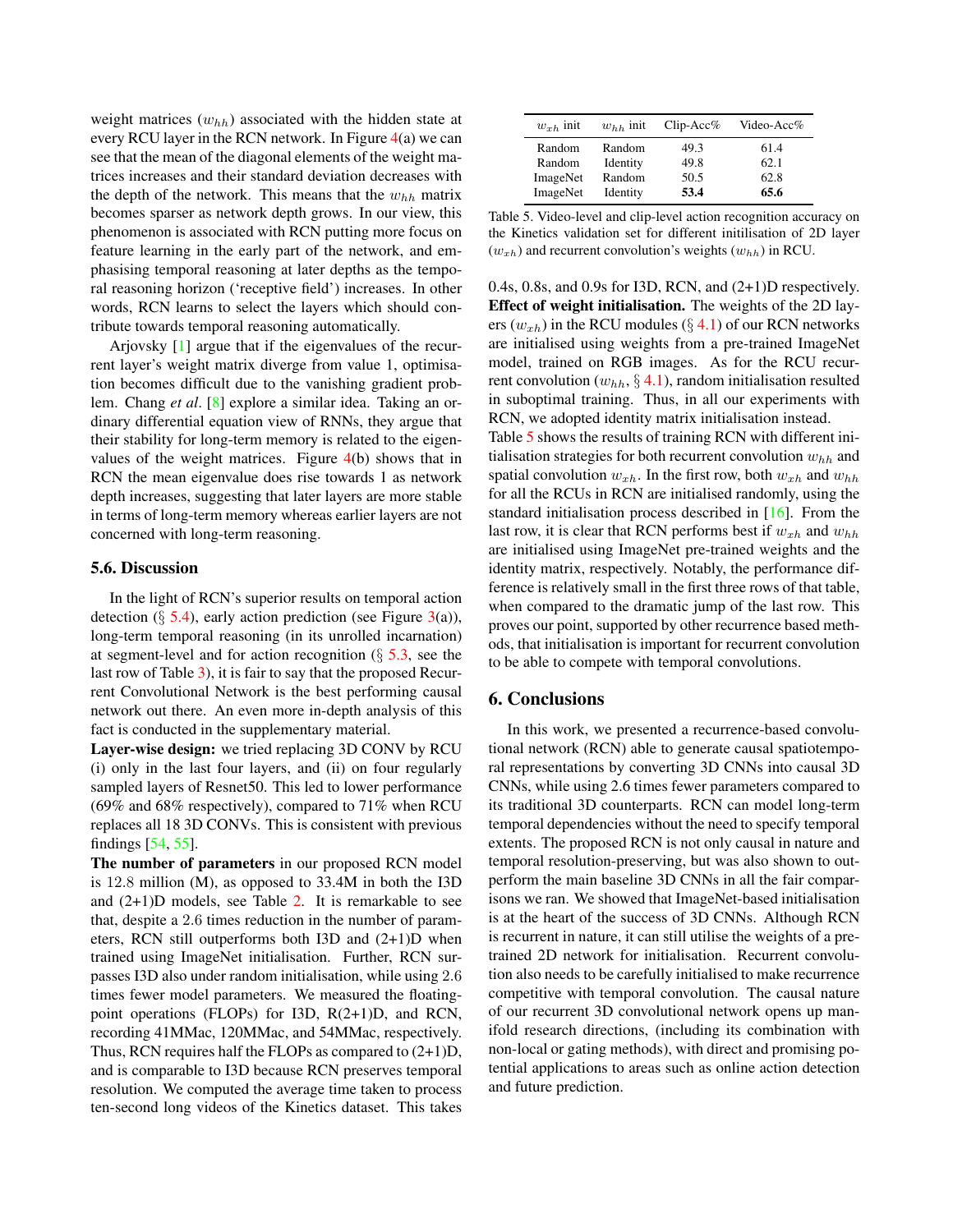# References

- [1] M. Arjovsky, A. Shah, and Y. Bengio. Unitary evolution recurrent neural networks. In *International Conference on Machine Learning*, pages 1120–1128, 2016. 8
- [2] S. Bai, J. Z. Kolter, and V. Koltun. An empirical evaluation of generic convolutional and recurrent networks for sequence modeling. *arXiv preprint arXiv:1803.01271*, 2018. 3
- [3] N. Ballas, L. Yao, C. Pal, and A. Courville. Delving deeper into convolutional networks for learning video representations. *arXiv preprint arXiv:1511.06432*, 2015. 3
- [4] L. E. Baum and T. Petrie. Statistical inference for probabilistic functions of finite state markov chains. *The annals of mathematical statistics*, 37(6):1554–1563, 1966. 2
- [5] F. Caba Heilbron, V. Escorcia, B. Ghanem, and J. Carlos Niebles. Activitynet: A large-scale video benchmark for human activity understanding. In *IEEE Int. Conf. on Computer Vision and Pattern Recognition*, pages 961–970, 2015. 2, 5
- [6] J. Carreira, V. Patraucean, L. Mazare, A. Zisserman, and S. Osindero. Massively parallel video networks. In *Proc. European Conf. Computer Vision*, 2018. 1, 2, 3, 5, 6, 7
- [7] J. Carreira and A. Zisserman. Quo vadis, action recognition? a new model and the kinetics dataset. In *2017 IEEE Conference on Computer Vision and Pattern Recognition (CVPR)*, pages 4724–4733. IEEE, 2017. 1, 2, 3, 4, 5, 6, 7
- [8] B. Chang, M. Chen, E. Haber, and E. H. Chi. AntisymmetricRNN: A dynamical system view on recurrent neural networks. In *International Conference on Learning Representations*, 2019. 8
- [9] J. Deng, W. Dong, R. Socher, L.-J. Li, K. Li, and L. Fei-Fei. Imagenet: A large-scale hierarchical image database. In *Computer Vision and Pattern Recognition, 2009. CVPR 2009. IEEE Conference on*, pages 248–255. Ieee, 2009. 2, 5
- [10] J. Donahue, L. Anne Hendricks, S. Guadarrama, M. Rohrbach, S. Venugopalan, K. Saenko, and T. Darrell. Long-term recurrent convolutional networks for visual recognition and description. In *Proceedings of the IEEE conference on computer vision and pattern recognition*, pages 2625–2634, 2015. 2, 3
- [11] J. L. Elman. Finding structure in time. *Cognitive science*, 14(2):179–211, 1990. 2
- [12] C. Feichtenhofer, A. Pinz, and R. Wildes. Spatiotemporal residual networks for video action recognition. In *Advances in neural information processing systems*, pages 3468–3476, 2016. 1, 2, 3
- [13] C. Feichtenhofer, A. Pinz, and A. Zisserman. Convolutional two-stream network fusion for video action recognition. In *Proceedings of the IEEE conference on computer vision and pattern recognition*, pages 1933–1941, 2016. 3
- [14] X. Glorot, A. Bordes, and Y. Bengio. Deep sparse rectifier neural networks. In *Proceedings of the fourteenth international conference on artificial intelligence and statistics*, pages 315–323, 2011. 5
- [15] K. Hara, H. Kataoka, and Y. Satoh. Can spatiotemporal 3d cnns retrace the history of 2d cnns and imagenet. In *Proceedings of the IEEE Conference on Computer Vision and*

*Pattern Recognition, Salt Lake City, UT, USA*, pages 18–22, 2018. 1, 4, 5

- [16] K. He, X. Zhang, S. Ren, and J. Sun. Delving deep into rectifiers: Surpassing human-level performance on imagenet classification. In *Proceedings of the IEEE international conference on computer vision*, pages 1026–1034, 2015. 8
- [17] K. He, X. Zhang, S. Ren, and J. Sun. Deep residual learning for image recognition. In *Proceedings of the IEEE conference on computer vision and pattern recognition*, pages 770–778, 2016. 1, 3, 4, 5
- [18] S. Hochreiter and J. Schmidhuber. Long short-term memory. *Neural computation*, 9(8):1735–1780, 1997. 2
- [19] S. Ji, W. Xu, M. Yang, and K. Yu. 3d convolutional neural networks for human action recognition. *IEEE transactions on pattern analysis and machine intelligence*, 35(1):221– 231, 2013. 2
- [20] Y. Jiang, J. Liu, A. Roshan Zamir, G. Toderici, I. Laptev, M. Shah, and R. Sukthankar. Thumos challenge: Action recognition with a large number of classes. *http://crcv.ucf.edu/THUMOS14*, 2014. 5
- [21] M. Jordan. Attractor dynamics and parallelism in a connectionist sequential machine. In *Proc. of the Eighth Annual Conference of the Cognitive Science Society (Erlbaum, Hillsdale, NJ), 1986*, 1986. 2
- [22] N. Kalchbrenner, A. v. d. Oord, K. Simonyan, I. Danihelka, O. Vinyals, A. Graves, and K. Kavukcuoglu. Video pixel networks. *arXiv preprint arXiv:1610.00527*, 2016. 3
- [23] A. Karpathy, G. Toderici, S. Shetty, T. Leung, R. Sukthankar, and L. Fei-Fei. Large-scale video classification with convolutional neural networks. In *Proceedings of the IEEE conference on Computer Vision and Pattern Recognition*, pages 1725–1732, 2014. 2
- [24] W. Kay, J. Carreira, K. Simonyan, B. Zhang, C. Hillier, S. Vijayanarasimhan, F. Viola, T. Green, T. Back, P. Natsev, et al. The kinetics human action video dataset. *arXiv preprint arXiv:1705.06950*, 2017. 2, 3, 5
- [25] Y. Kong, Z. Tao, and Y. Fu. Deep sequential context networks for action prediction. In *Proceedings of the IEEE Conference on Computer Vision and Pattern Recognition*, pages 1473–1481, 2017. 1
- [26] A. Krizhevsky, I. Sutskever, and G. E. Hinton. Imagenet classification with deep convolutional neural networks. In *Advances in Neural Information Processing Systems*, 2012. 1
- [27] Q. V. Le, N. Jaitly, and G. E. Hinton. A simple way to initialize recurrent networks of rectified linear units. *arXiv preprint arXiv:1504.00941*, 2015. 2, 3, 5
- [28] Z. Li, K. Gavrilyuk, E. Gavves, M. Jain, and C. G. Snoek. Videolstm convolves, attends and flows for action recognition. *Computer Vision and Image Understanding*, 166:41– 50, 2018. 3
- [29] T. Mikolov, A. Joulin, S. Chopra, M. Mathieu, and M. Ranzato. Learning longer memory in recurrent neural networks. *arXiv preprint arXiv:1412.7753*, 2014. 3, 5
- [30] A. v. d. Oord, S. Dieleman, H. Zen, K. Simonyan, O. Vinyals, A. Graves, N. Kalchbrenner, A. Senior, and K. Kavukcuoglu. Wavenet: A generative model for raw audio. *arXiv preprint arXiv:1609.03499*, 2016. 3